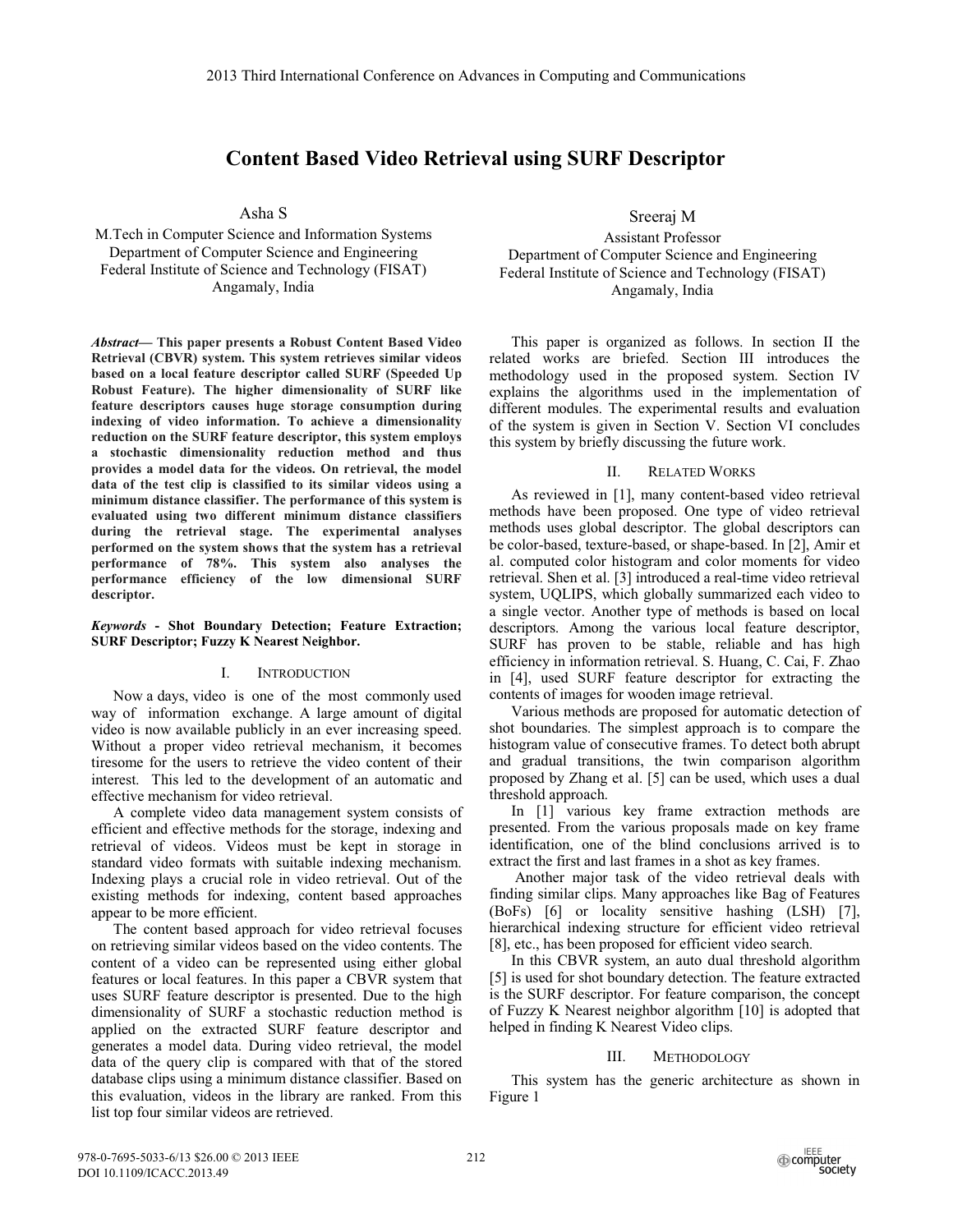

Figure 1. The Proposed System Architecture

Here, during the offline model data vector population stage, the input video clip initially undergoes a preprocessing phase, which includes Segmentation, Shot Boundary Detection and Key Frame extraction modules. During this preprocessing stage, the input video gets converted into a set of key frames. From this identified keyframes, SURF feature descriptor is extracted. This descriptor is then passed into a training phase, where the feature descriptor undergoes a stochastic dimensionality reduction procedure and gets trained into a standard model vector. The model vector is then is then uploaded in the model data library.

On video retrieval, for a given test clip, its model vector is computed and is classified using a minimum distance classifier. During the event of classification, the videos in the model data library are ranked based on its similarity to the test clip. From the list of similar videos the highest ranking videos are retrieved.

#### IV. IMPLEMENTATION

A generic CBVR system consists of five phases: Segmentation, Shot Boundary Detection, Key Frame Extraction, Feature Extraction and Feature Matching. The algorithm used in each of the five phases is described in the following subsections.

#### *A. Video Segmentation*

Video segmentation is the process of segmenting a video into frames. Segmentation of video can be Temporal, Spatial, or Spatio-temporal.

In this section, for a given input video **V** with **n** number of frames, represented as  $\vec{V} = f(i, t)$ , where  $i =$  $1, 2, \ldots n$ ; temporal video segmentation is applied and get converted into its elementary parts *I1, I2….In* .

#### *B. Shot Boundary Detection*

Shot Boundary detection is the process of automatically detecting the boundaries between consecutive shots i.e. identifying where a new transition begins and where it ends. Hence a shot can be defined as a group of consecutive frames that are temporally and visually close to each other.

A shot S consisting of closely related frames can be represented as  $S = g$  ( $I_k$ , t),  $k = i$ ,  $i+1...j$ , where  $1 \le i \le j \le n$ *and*  $I_k$  *V*.

In this system, each shot boundaries *Sj* are automatically identified using an auto dual threshold approach. The algorithm uses a high threshold  $T<sub>b</sub>$  for finding hard cuts. The starting frame of gradual transition is determined using a lower threshold *Ts.* From the starting frame, the histogram differences are accumulated. End of the gradual transition is determined if the accumulated difference goes beyond the upper threshold  $T<sub>b</sub>$ .

#### *C. Key Frame Extraction*

Key frames are frames that can characterize the entire frames in a shot. As one or two frames selected from a shot could represent the salient content of the shot, it reduces the amount of information needed to be stored for a video during indexing, storage and retrieval.

This system employs the strategy of extracting the first and last frame in a shot as key frames. Here, from each shot *S* in the given video *V*, we take *Ii* and *Ij.* Hence for a video *V* with  $k$  shots, there will be  $2 * k$  key frames.

#### *D. Feature Extraction*

The process of transforming an input frame to a vector that represents the frame's content is referred to as feature extraction. Frame content can be represented efficiently and more distinctively using local feature descriptors [11].

In this system, the SURF [9] feature descriptor is extracted from the key frames. SURF is a robust local feature descriptor. It detects landmark points in an image called interest points, and describe these points by a vector which is robust against rotation, scaling and noise. SURF feature descriptor is a low dimensional (64 dimensional) vector compared to other local feature descriptors, which aids matching algorithms to be performed faster.

The SURF descriptor of an image is a 64 x M vector, where 64 is the number of features; M is the number of interest points identified for that image. So the descriptor for a video will be 64 x M x Q Vector, where Q is the number of key frames.



Figure 2. Stochastic Reduction Technique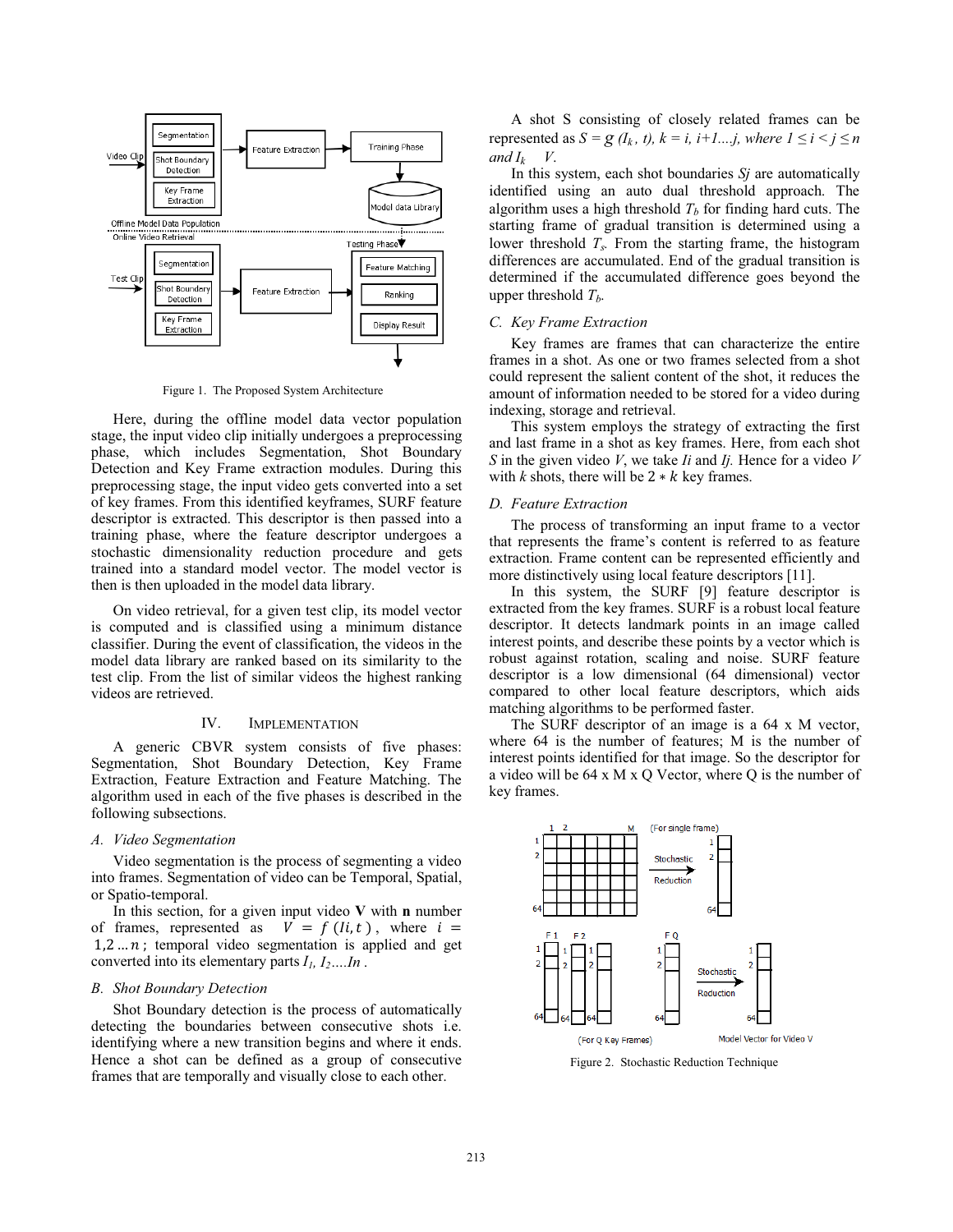This high dimensional descriptor is then converted to a more readable, distinct and compact final knowledge vector. This dimensionality reduction is achieved using a stochastic distribution function and then taking its likelihood estimate. Figure 2 depicts the stochastic reduction procedure. After applying the stochastic reduction method, for each key frame a 64 x 1 vector is obtained. Hence, for a video with Q key frames, the feature descriptor will be a 64 x Q vector. On this vector, another stochastic reduction method is applied to get a knowledge row vector. This knowledge vector is then stored as a model data in model data library. The knowledge vector library file contains all the information about the video including video path name, video name, descriptor, preview, size of the video and number of frames.

#### *E. Feature Comparison*

Here, Fuzzy K Nearest Neighbor (FKNN) Algorithm [10] is used as the minimum distance classifier. In FKNN, in addition to classifying the query clip to a particular class; it assigns membership value, which indicates the extent to which the query can be classified to each video clip in the database. The Fuzzy K-Nearest Neighbor algorithm is as follows

- Initialize the value of K.
- Compute the distance between the model vectors to the test vector.
- Find the minimum distance K model vectors.
- Calculate the membership value of the test clip to each of the selected K model vector.

Based on this distance evaluation, the model data in the knowledge vector library is ranked. From this ranked list, top four videos are retrieved.

#### V. RESULT AND DISCUSSIONS

The experimental evaluation of the system is presented in this section. The system is evaluated under three scenarios. First, the performance of this system is evaluated using statistical measurements like precision, recall and F-measure. Second, the retrieval efficiency of the system is compared using different combinations of distance algorithms during feature classification. Third, the effectiveness of the proposed low dimensional SURF descriptor is evaluated.

For computational accuracy TRECVID 2011 dataset is chosen as the bench mark. For that purpose, the database is populated with one hundred of TRECVID dataset videos which forms the reference data set. The size of the videos ranges from 200 KB to 1000 KB. The duration of these videos is about 5 seconds to 10 seconds. The reference dataset is populated with clips belonging to different categories like sports, cartoon, nature, news and movie clips.

From the training set consisting of 100 videos a number of test clips are constructed. The test set consists of 40 random clips belonging to all groups. The query clips contains relevant and irrelevant videos. Thus the system is tested using clips belonging to both training set and test set. Table 1 shows the performance of the system considering six sample test clips belonging to different categories. The Precision and Recall curve in Figure 4 illustrate the performance of this CBVR system.

TABLE I. PERFORMANCE EVALUATION OF THE PROPOSED SYSTEM

| Video              | Metric    | Recall | Precision | <b>F-Measure</b> |
|--------------------|-----------|--------|-----------|------------------|
| Video1             | Euclidean | 0.83   | 0.5       | 0.624            |
|                    | Manhattan | 0.83   | 0.625     | 0.713            |
| Video2             | Euclidean | 0.8    | 0.8       | 0.8              |
|                    | Manhattan | 0.6    | 1         | 0.75             |
| Video3             | Euclidean | 1      | 1         | 1                |
|                    | Manhattan | 0.4    | 1         | 0.57             |
| Video4             | Euclidean | 1      | 0.85      | 0.918            |
|                    | Manhattan | 0.83   | 1         | 0.91             |
| Video5             | Euclidean | 0.5    | 0.67      | 0.572            |
|                    | Manhattan | 0.25   | 1         | 0.4              |
| Video <sub>6</sub> | Euclidean | 0.75   | 1         | 0.857            |
|                    | Manhattan | 0.75   | 1         | 0.857            |

Next, the retrieval efficiency of the system is evaluated. Under this scenario, for each test clip, the performance is evaluated using two different minimum distance metrics during similarity measurement. The two main minimum distance metrics used are Euclidean Distance and Manhattan Distance. Figure 3, plots the average performance of using different distance metric in similarity measurement. It shows that both the distance metrics provides a reasonable retrieval rate. However, the system provides better statistical measurements when using Euclidean distance during the testing phase.



Figure 3. Average Performance Plot